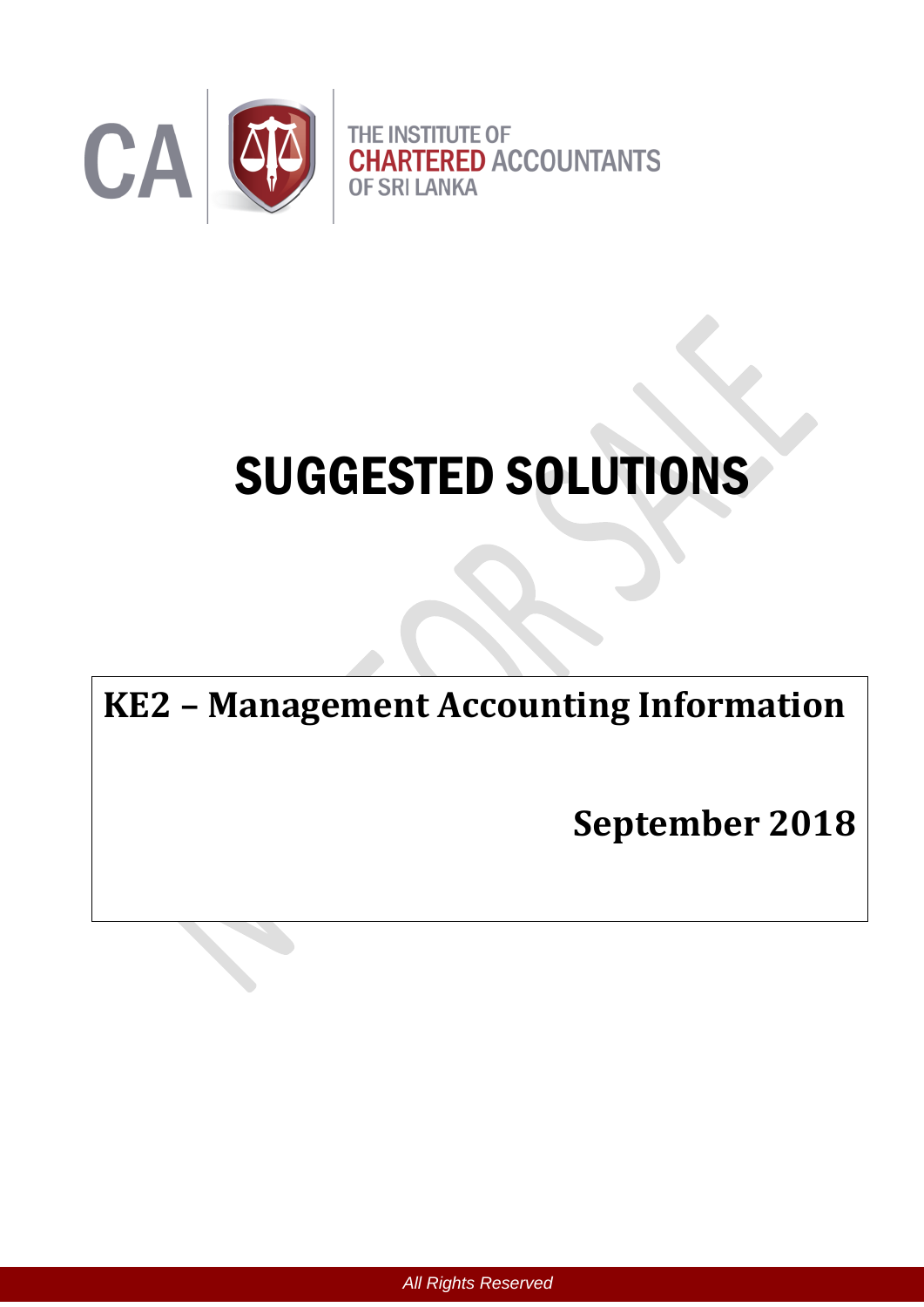#### **SECTION 1**

#### **Answer 01**

1.1

#### **Relevant Learning Outcome/s: 1.1.2**

Explain the nature, scope and purpose of cost classifications (direct/indirect, fixed/variable/semivariable, production/period, controllable/non-controllable, relevant/non-relevant costs).

Study text reference: Page 98

**Correct answer: C**

1.2

#### **Relevant Learning Outcome/s: 2.2.1**

Calculate variations under addition, subtraction, multiplication and division. Estimate maximum error in profit when price, quantity, variable cost per unit and fixed costs are subject to error.

Study text reference: Page 28

**Correct answer: C**

#### 1.3

#### **Relevant Learning Outcome/s: 3.1.3**

Prepare profit statements under both absorption and marginal costing, and the profit reconciliation statement.

Study text reference: Pages 378 and 383 **Correct answer: D**

1.4

#### **Relevant Learning Outcome/s: 4.1.1**

Calculate simple and compound interest, effective rate of interest, the yield amount when the rate of interest changes with time, regular investment interest, and amortisation schedule.

Study text reference: Pages 420 – 422

**Correct answer: B**

1.5

#### **Relevant Learning Outcome/s: 4.2.3** Calculate payback, ARR, NPV and IRR under simple cash flow projects. Study text reference: Page 445 **Correct answer: B**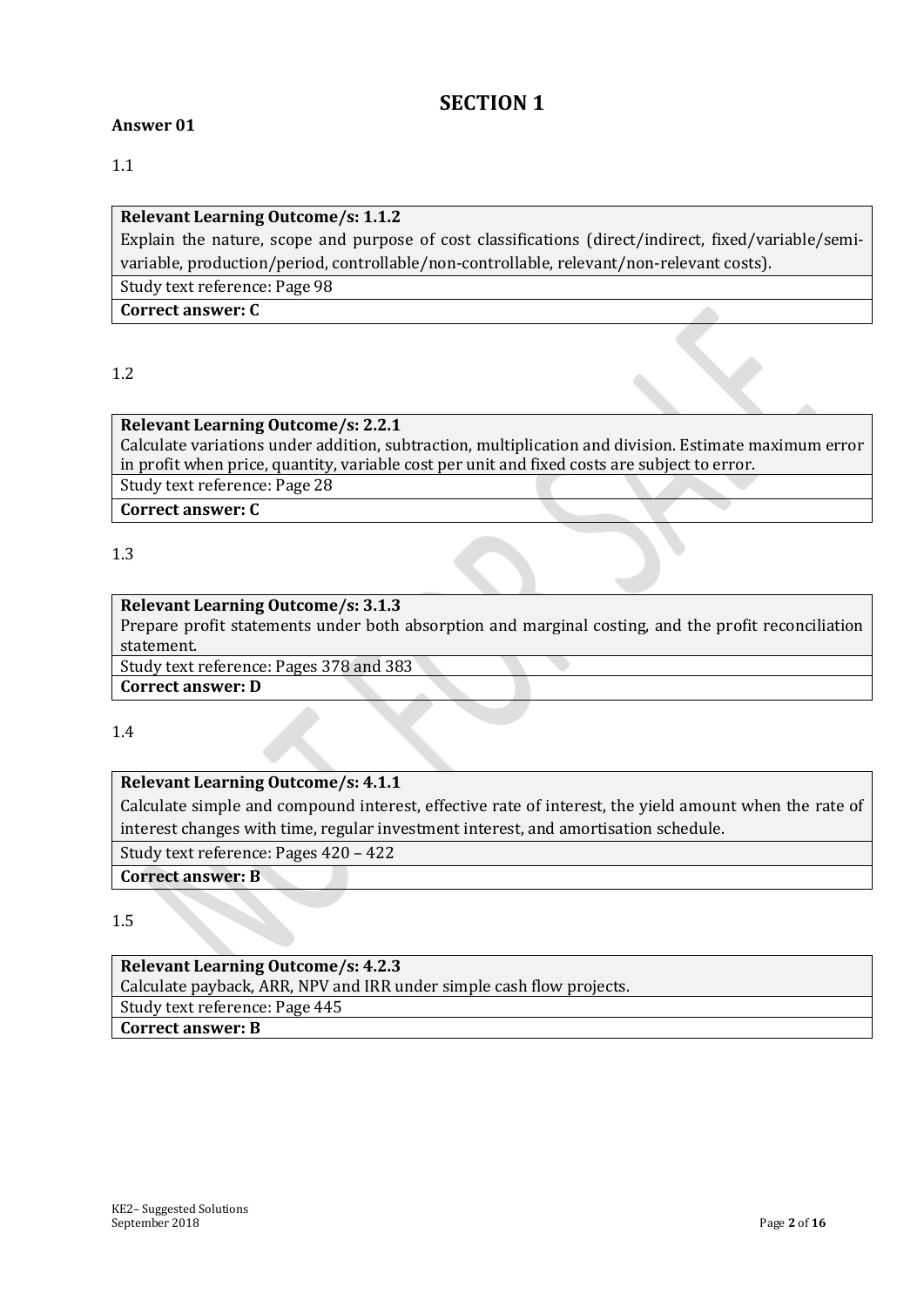#### 1.6

#### **Relevant Learning Outcome/s: 5.1.1** Define standard costing (should compare standards vs budgets) and types of standards. Study text reference: Page 481 **Correct answer: C**

#### 1.7

#### **Relevant Learning Outcome/s: 5.2.1**

Calculate and interpret basic variances on direct material cost, direct labour cost, variable production overheads, fixed production overheads, and sales.

Study text reference: Page 499

#### **Correct answer: C**

#### 1.8

#### **Relevant Learning Outcome/s: 6.1.1**

Identify linear and quadratics functions related to revenue, costs and profit in the algebraic, and graphical forms.

Study text reference: Page 549

**Correct answer: B**

1.9

#### **Relevant Learning Outcome/s: 7.1.1**

Discuss the purposes of budgeting

Study text reference: Page 589

**Correct answer: B**

1.10

#### **Relevant Learning Outcome/s: 7.2.2 and 7.2.3**

7.2.2 Demonstrate regressed relationship and its correlation of a simple regression scenario through scatter diagram method, and least square method.

7.2.3 Demonstrate regressed relationship and its correlation of a simple regression scenario through scatter diagram method, and least square method.

Study text reference: Page 650

**Correct answer: A**

#### **(Total: 20 marks)**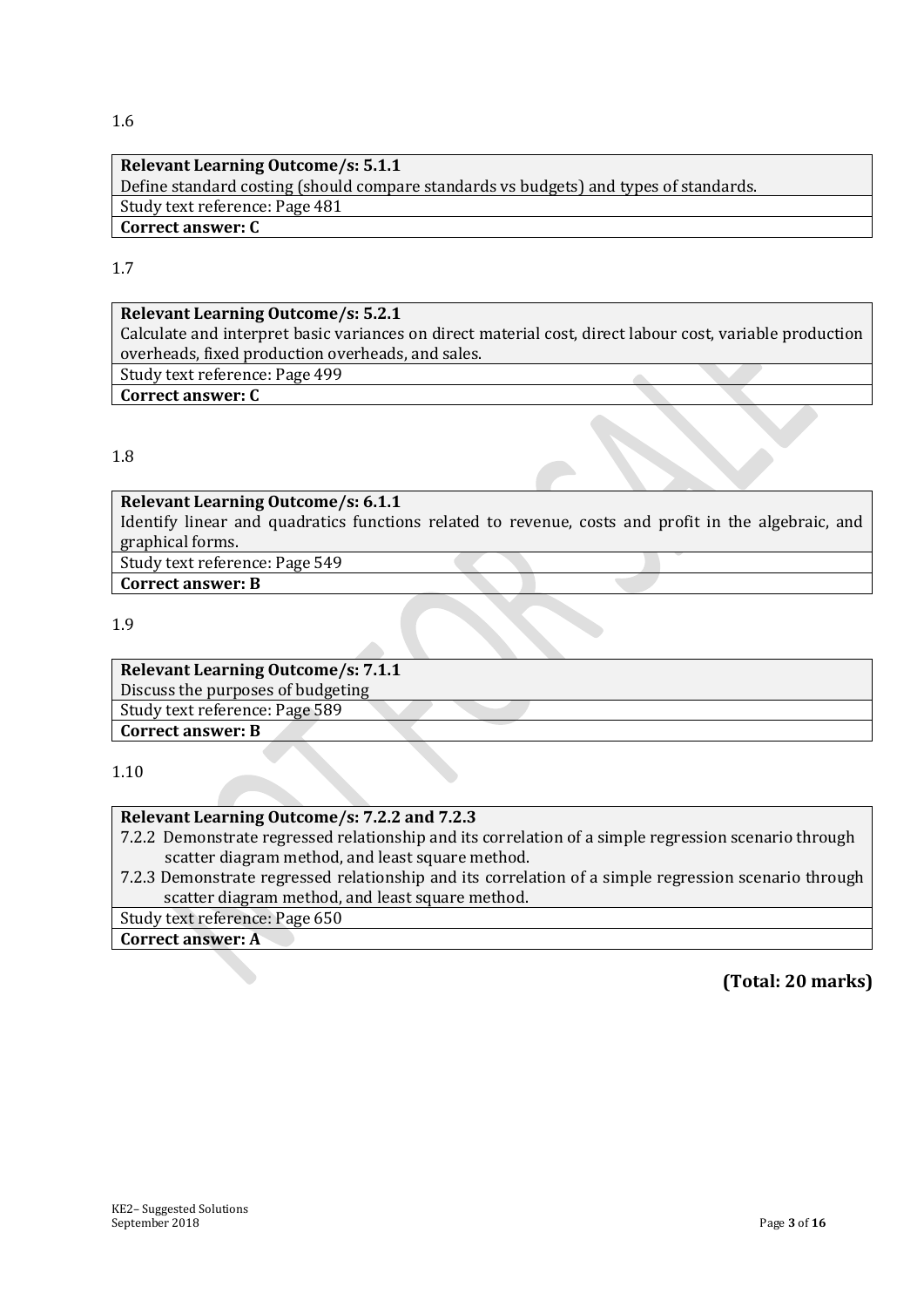#### **Answer 02**

#### 2.1

|      | <b>Relevant Learning Outcome/s: 1.2.2</b>                                                                                                            |                 |  |
|------|------------------------------------------------------------------------------------------------------------------------------------------------------|-----------------|--|
|      | Explain material control systems and calculate EOQ, reorder levels, maximum and minimum levels, valuation                                            |                 |  |
|      | of stocks and the issues using FIFO, LIFO and AVCO and calculate profit under each stock valuation method.                                           |                 |  |
|      | Study text reference: Page 143                                                                                                                       |                 |  |
|      | <b>Working</b>                                                                                                                                       | Qty/Amount      |  |
| (i)  | $\frac{2C_o D}{C_e (1-D/R)}$<br>EBQ is,                                                                                                              |                 |  |
|      | 2*500*60,000<br>$=$<br>$40*(1 - 60,000/180,000)$                                                                                                     | $= 1,500$ packs |  |
| (ii) | Total holding cost and set-up cost saving<br>$=$ EBQ/2 <sup>*</sup> C <sub>h</sub> <sup>*</sup> (1-D/R) + Rate per set-up <sup>*</sup> No of set-ups |                 |  |
|      | Present case<br>$= {5,000/2}_{*40*(1 - 60,000/180,000)} + {60,000/5,000}_{*500}$<br>$= 66,667 + 6,000$                                               | $=$ Rs. 72,667  |  |
|      | At EBQ level<br>$=\{1,500/2*40*(1-60,000/180,000)\}+\{60,000/1,500*500\}$<br>$= 20,000 + 20,000$                                                     | $=$ Rs. 40,000  |  |
|      | Expected saving = Rs. 72, $667 -$ Rs. 40,000                                                                                                         | $=$ Rs. 32,667  |  |

#### 2.2

#### **Relevant Learning Outcome/s: 1.3.1** Explain types of remuneration (time based, piece based and incentive schemes) and accounting for cost of labour (including flexible working and labour turnover). Study text reference: Page 177 *Morking* **Amount (Rs.)** (i) Guaranteed minimum wage (Rs.) Basic pay  $= 100*8$  hours  $= 800$ Overtime  $= 100*150\%*2 \text{ hours} = 300$ Total amount 1,100 **Rs. 1,100** (ii) Conversion cost (old system) (Rs.) Total wage  $= 1,100$  $Overhead cost$  =  $1,200$ Total cost 2,300 Cost of conversion per unit  $= 2,300/50$  Rs. 46 (iii) Conversion cost (piece work system) (Rs.) Piecework rate  $(25*60)$  = 1,500 Overhead cost  $= 1,200$ Total cost  $= 2,700$ Cost of conversion per unit  $= 2,700/60$  Rs. 45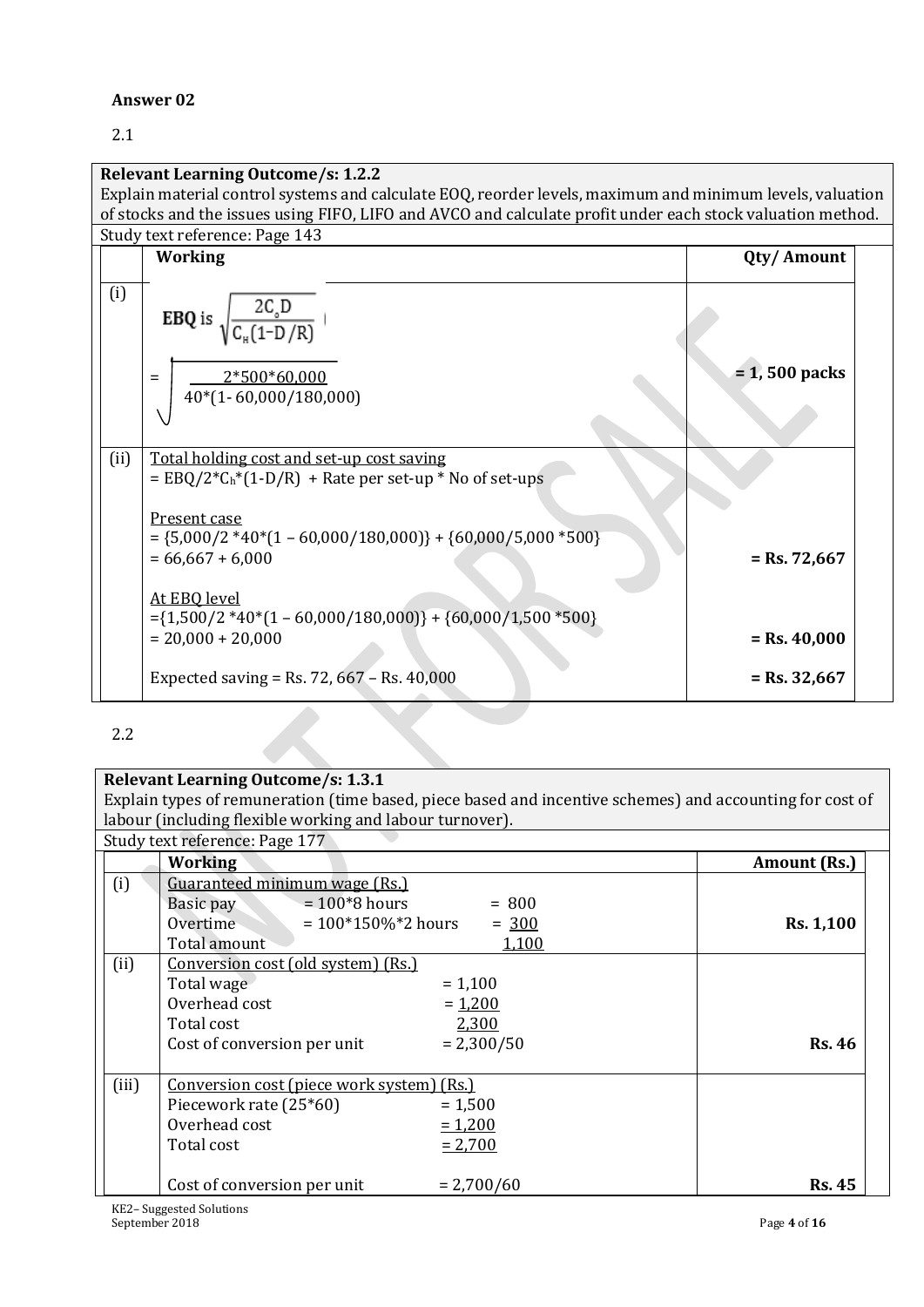#### **Relevant Learning Outcome/s: 2.1.1**

Calculate mark-up and margin, and arrive at the amount in rupees for given mark-up/margin percentages in scenarios (including VAT, income tax and discounts)

Study text reference: Pages 18 and 20

|      | <b>Working</b>                         |  |
|------|----------------------------------------|--|
| (i)  | Standard error of the mean             |  |
|      | $SEM =$                                |  |
|      | $SEM = 30 /   225$                     |  |
|      | $= 2$ minutes                          |  |
| (ii) | True mean time at 95% confidence level |  |
|      | $90 + ( (1.96 * 2)$                    |  |
|      | $(90 + 3.93) - (90 - 3.92)$            |  |
|      | $93.93 - 86.08$                        |  |
|      |                                        |  |

#### 2.4

| <b>Relevant Learning Outcome/s: 2.4.2</b> |                                                                                                           |             |  |  |  |
|-------------------------------------------|-----------------------------------------------------------------------------------------------------------|-------------|--|--|--|
|                                           | Calculate simple and conditional probabilities using multiplicative and additive rules, expectation and   |             |  |  |  |
|                                           | variance of discrete probability distribution (special discrete probability distribution such as Binomial |             |  |  |  |
|                                           | and Poisson distributions are not expected), and probability estimates using normal distribution.         |             |  |  |  |
|                                           | Study text reference: Pages 292 and 294                                                                   |             |  |  |  |
|                                           | <b>Working</b>                                                                                            |             |  |  |  |
| (i)                                       | New profit margin                                                                                         |             |  |  |  |
|                                           | $= 1,140/(1,000/40)$<br>Cost per packet                                                                   | $= (45.60)$ |  |  |  |
|                                           | Selling price per packet<br>$= 69/115%$                                                                   | 60.00       |  |  |  |
|                                           | Profit per packet                                                                                         | $= 14.40$   |  |  |  |
|                                           | Profit margin<br>$=14.4/60$                                                                               | 24%         |  |  |  |
|                                           | Original profit margin                                                                                    |             |  |  |  |
|                                           | Original supplier price per kg<br>$= 1,140/1.2$                                                           | $= 950$     |  |  |  |
|                                           |                                                                                                           |             |  |  |  |
|                                           | Cost per pack<br>$= 950 / (1,000 / 50)$                                                                   | $= (47.50)$ |  |  |  |
|                                           | Selling price per pack (ex. VAT) = $69/115\%$                                                             | $= 60.00$   |  |  |  |
|                                           | Profit per packet                                                                                         | $= 12.50$   |  |  |  |
|                                           |                                                                                                           |             |  |  |  |
|                                           | Profit margin<br>$= 12.5/60$                                                                              | $= 20.83\%$ |  |  |  |

|  | New profit % per 1kg of cost = $14.4*25 = 360/1,140 = 31.58\%$<br>  % change in profit earned (positive) | $= 5.27\%$ |
|--|----------------------------------------------------------------------------------------------------------|------------|
|  |                                                                                                          |            |

(ii)  $\int$  Original profit % per 1kg of cost = 12.5 \* 20 = 250 / 950 = 26.31 %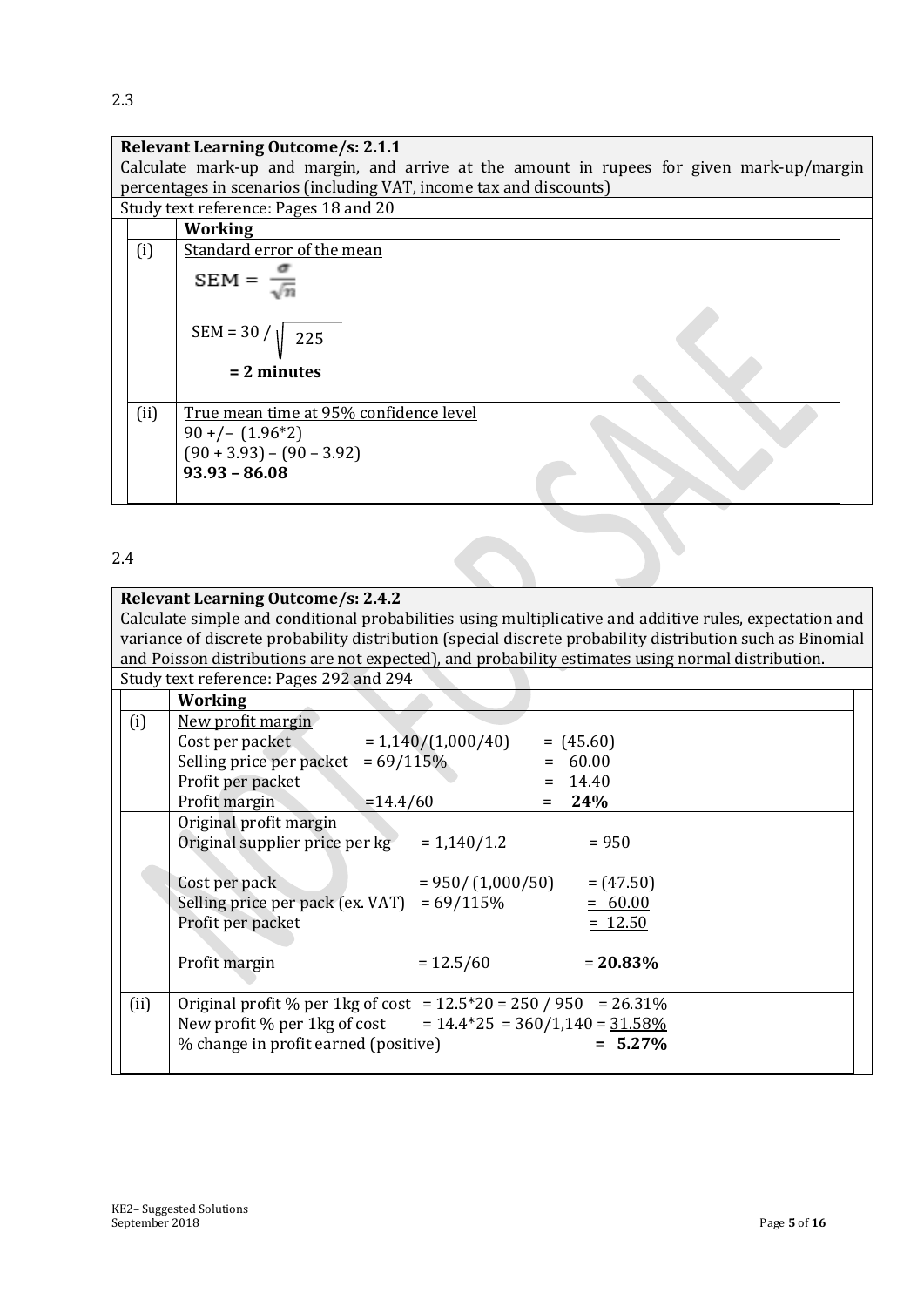2.5

#### **Relevant Learning Outcome/s: 2.5.1**

Demonstrate a basic understanding of sampling (simple random sampling and large samples only), sampling distribution of sample mean and sample proportion, and the use of confidence intervals in business including their interpretation.

| Study text reference: Page 324 |  |
|--------------------------------|--|
|                                |  |

| <b>Working</b>                                               |               |
|--------------------------------------------------------------|---------------|
| Daily expected demand = $2,000*0.3 + 2,500*0.5 + 3,000*0.2$  | 2,450         |
| Expected variable cost per pack = $70*0.5 + 75*0.4 + 80*0.1$ | <b>Rs. 73</b> |
|                                                              | Rs.           |
| Sales income = $2,450*120$                                   | 294,000       |
| Variable $cost = 2,450 * 73$                                 | (178, 850)    |
| Contribution                                                 | 115,150       |
| Fixed fee                                                    | (7,500)       |
| <b>Expected daily profit</b>                                 | 107,650       |

2.6

#### **Relevant Learning Outcome/s: 4.1.1**

Calculate simple and compound interest, effective rate of interest, the yield amount when the rate of interest changes with time, regular investment interest, and amortisation schedule.

### Study text reference: Page 407

| <b>Working</b>                                  |  |
|-------------------------------------------------|--|
| Value of the FD in 10 years                     |  |
| $= 25,000,000*(1.08)^{3*}(1.10)^{5*}(1.12)^{2}$ |  |
| $= 25,000,000*(1.259712)*(1.61051)*(1.2544)$    |  |
| $=$ Rs. 63,622,502                              |  |
| Net benefit                                     |  |
| $=$ Rs. 65,000,000 – Rs. 63,622,502             |  |
| $=$ Rs. 1,377,498 (net positive benefit)        |  |
|                                                 |  |

2.7

| <b>Relevant Learning Outcome/s: 4.2.3</b>                            |             |  |  |  |
|----------------------------------------------------------------------|-------------|--|--|--|
| Calculate Payback, ARR, NPV and IRR under simple cash flow projects. |             |  |  |  |
| Study text reference: Pages 445 - 449                                |             |  |  |  |
|                                                                      | Rs. million |  |  |  |
| PV of cash inflows (Rs. 20 million) = $2.6900*20$                    | 53.8        |  |  |  |
| <b>NPV</b>                                                           | 16.85       |  |  |  |
| PV of capital outlays                                                | 36.95       |  |  |  |
| DF (Year $0 +$ Year 1)                                               | 1.8475      |  |  |  |
| Capital expenditure per year                                         | 20          |  |  |  |
| Total capital expenditure<br>40                                      |             |  |  |  |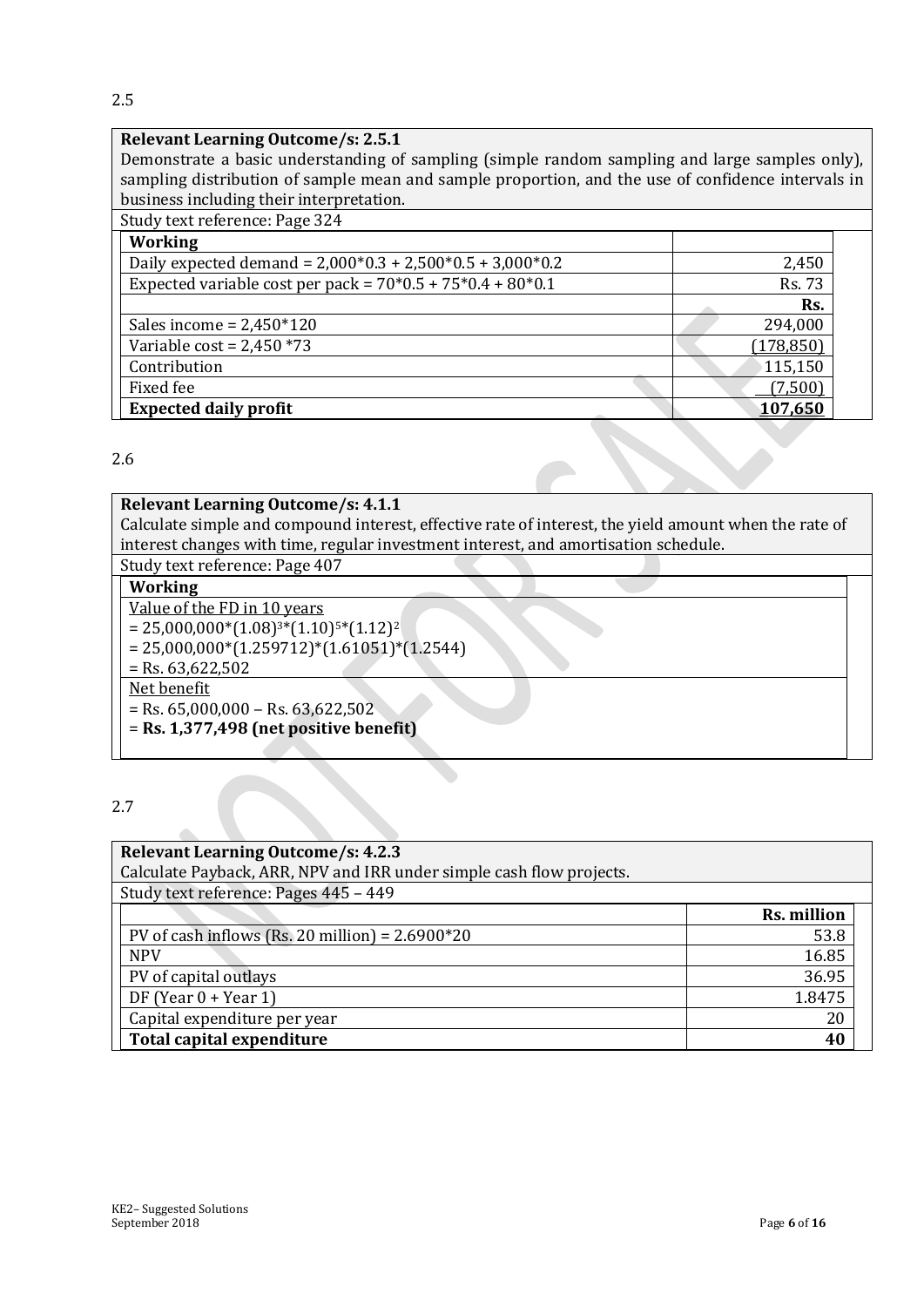#### **Relevant Learning Outcome/s: 5.1.2**

The applicability of standard costing to organisations (with special reference to the difficulties involved in implementing standard costing to service organisations and modern organisations)

Study text reference: Page 483

#### Critics of using the standard costing method

- (i) It has limited applicability to the modern business environment as it needs immediate availability of products, shortening of product life cycles and higher quality standards.
- (ii) It has traditionally been associated with labour intensive operations, but currently most industries are capital intensive.
- (iii) Standard costing relies on the existence of repetitive operations and relatively homogeneous outputs. However, in modern businesses outputs and operations are not so repetitive.
- (iv) Variance analysis concentrates only on a narrow range of costs and does not give sufficient attention to issues such as quality and customer satisfaction.
- (v) Standard costing systems were developed when the business environment was more stable and less prone to change, but the current business environment is more dynamic.
- (vi) The standard costing system assumes that performance to standards is acceptable, however today's business environment is more focused on continuous improvement.

#### 2.9

#### **Relevant Learning Outcome/s: 5.2.1**

Calculate and interpret basic variances on direct material cost, direct labour cost, variable production overheads, fixed production overheads and sales.

Study text reference: Page 494

Labour rate variance =  $(Std rate - Act rate) * Act hours$ 

 $220,000 = (500 - 480) *$  Actual hours

Actual hours =  $11,000$ 

Labour efficiency variance = (Std hours – Act hours) \* Std rate

= (13,200 – 11,000) \* 500 = **1,100,000 Favourable**

#### 2.10

| <b>Relevant Learning Outcome/s: 7.4.1</b>                          |                                               |           |  |  |  |  |  |
|--------------------------------------------------------------------|-----------------------------------------------|-----------|--|--|--|--|--|
| Prepare budgetary control statement (fixed/flexed/actual/variance) |                                               |           |  |  |  |  |  |
| Study text reference: Page 616                                     |                                               |           |  |  |  |  |  |
| Item                                                               | <b>Working</b><br><b>Actual results (Rs.)</b> |           |  |  |  |  |  |
| Sales revenue                                                      | $= 160,000 - 18,000$                          | 142,000   |  |  |  |  |  |
| Cost of sales                                                      |                                               |           |  |  |  |  |  |
| - Material cost                                                    | $= 48,000 + 3,500$                            | (51, 500) |  |  |  |  |  |
| - Labour cost                                                      | $= 35,000 - 8,000$                            | (27,000)  |  |  |  |  |  |
| - Variable production overhead                                     | $= 7,000 - 900$                               | (6,100)   |  |  |  |  |  |
|                                                                    |                                               | 57,400    |  |  |  |  |  |
| Fixed cost                                                         | $= 15,000 + 2,500$                            | (17,500)  |  |  |  |  |  |
| <b>Profit</b>                                                      |                                               | 39,900    |  |  |  |  |  |

**(Total: 30 marks)**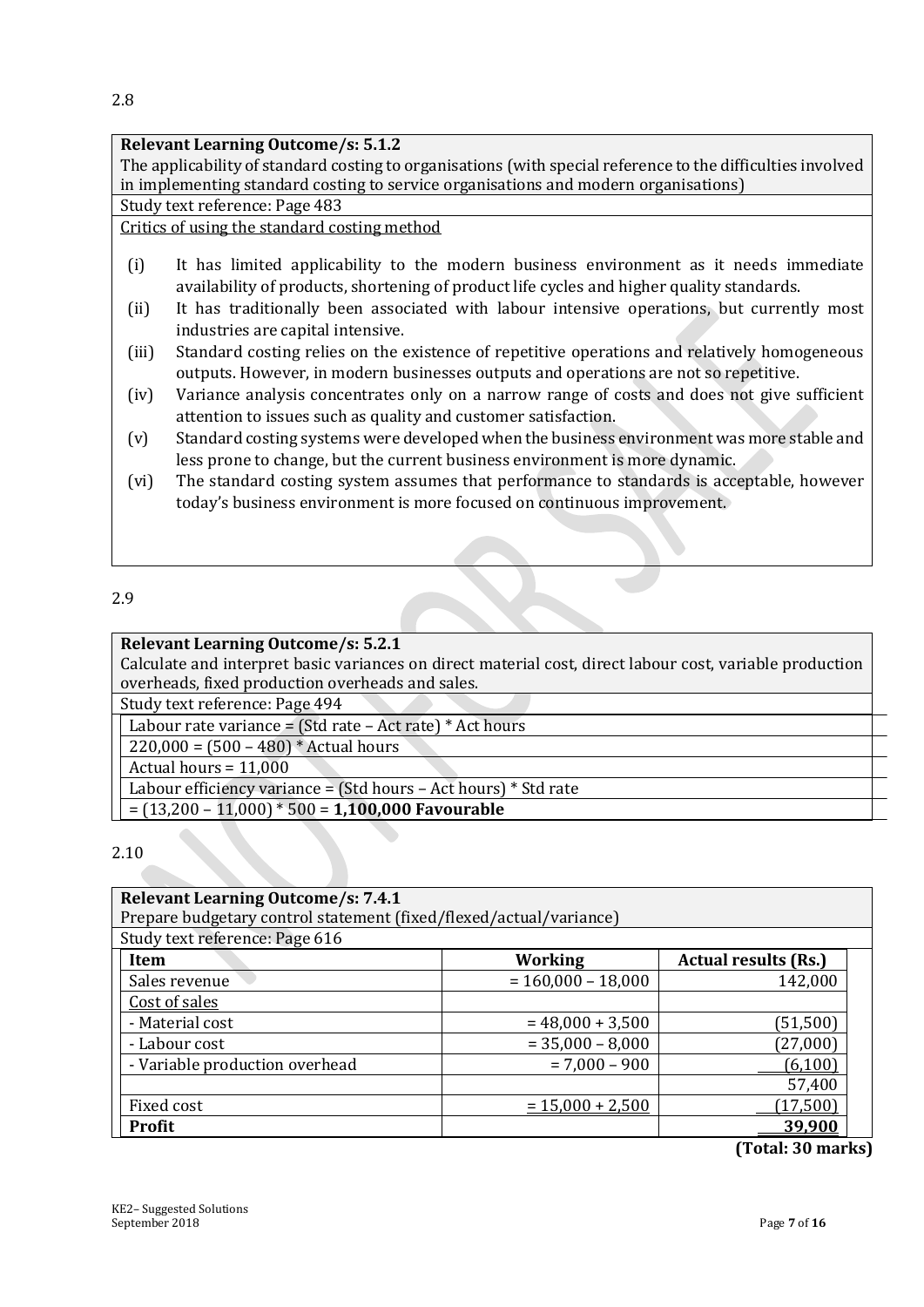#### **SECTION 2**

#### **Answer 03**

|     | Relevant Learning Outcome/s: 2.3.1 and 2.4.2                                                              |  |  |  |  |  |
|-----|-----------------------------------------------------------------------------------------------------------|--|--|--|--|--|
|     | 2.3.1 Calculate and interpret mean, standard deviation and coefficient of variation.                      |  |  |  |  |  |
|     | 2.4.2 Calculate simple and conditional probabilities using multiplicative and additive rules, expectation |  |  |  |  |  |
|     | and variance of discrete probability distribution (special discrete probability distribution such         |  |  |  |  |  |
|     | as Binomial and Poisson distributions are not expected), and probability estimates using normal           |  |  |  |  |  |
|     | distribution.                                                                                             |  |  |  |  |  |
|     | Study text reference: Pages 36, 40 and 295                                                                |  |  |  |  |  |
|     |                                                                                                           |  |  |  |  |  |
| (a) |                                                                                                           |  |  |  |  |  |
|     |                                                                                                           |  |  |  |  |  |
| (i) | Sugarcane = $(30*30\% + 35*45\% + 40*25\%)$                                                               |  |  |  |  |  |
|     | Expected revenue = $Rs. 34.75$ million                                                                    |  |  |  |  |  |

Expected revenue = Rs. 34.75 million Expected profit = Rs. 34.75 million – Rs. 27 million = **Rs. 7.75 million**

Cotton =  $(30*30\% + 45*45\% + 40*25\%)$ Expected revenue = Rs. 39.25 million Expected profit = Rs. 39.25 million – Rs. 31 million = **Rs. 8.25 million**

#### (ii) **Sugarcane**

| Probability (p) x |    | $(x - x^{-})$ | $(x - x2)2$ | $p(x - x^{-})^2$ |
|-------------------|----|---------------|-------------|------------------|
| 30%               |    | (4.75)        | 22.5625     | 6.77             |
| 45%               |    | 0.25          | 0.0625      | 0.03             |
| 25%               | 13 | 5.25          | 27.5625     | 6.89             |
|                   |    |               | 50.1875     | 13.69            |

Standard deviation =  $\sqrt{\sum p(x - x^2)} = \sqrt{13.69} = \text{Rs. } 3.7 \text{ million}$ 

| Cotton          |              |               |             |             |
|-----------------|--------------|---------------|-------------|-------------|
| Probability (p) | $\mathbf{x}$ | $(x - x^{-})$ | $(x - x2)2$ | $p(x - x2)$ |
| 30%             | (1)          | (9.25)        | 85.56       | 25.67       |
| 45%             | 14           | 5.75          | 33.06       | 14.88       |
| 25%             | 9            | 0.75          | 0.56        | 0.14        |
|                 |              |               | 119.18      | 40.69       |

Standard deviation =  $\sqrt{\sum p(x - x^2)^2} = \sqrt{40.69}$  = Rs. 6.38 million

(b) Coefficient of variation (COV) = Std deviation/Expected value

| Sugarcane = $3.7/7.75$ =  | 48%   |
|---------------------------|-------|
| $= 6.38/8.25 =$<br>Cotton | 77.3% |

When the COV is high, the risk is also high. Therefore it is less risky to cultivate sugarcane.

**(Total: 10 marks)**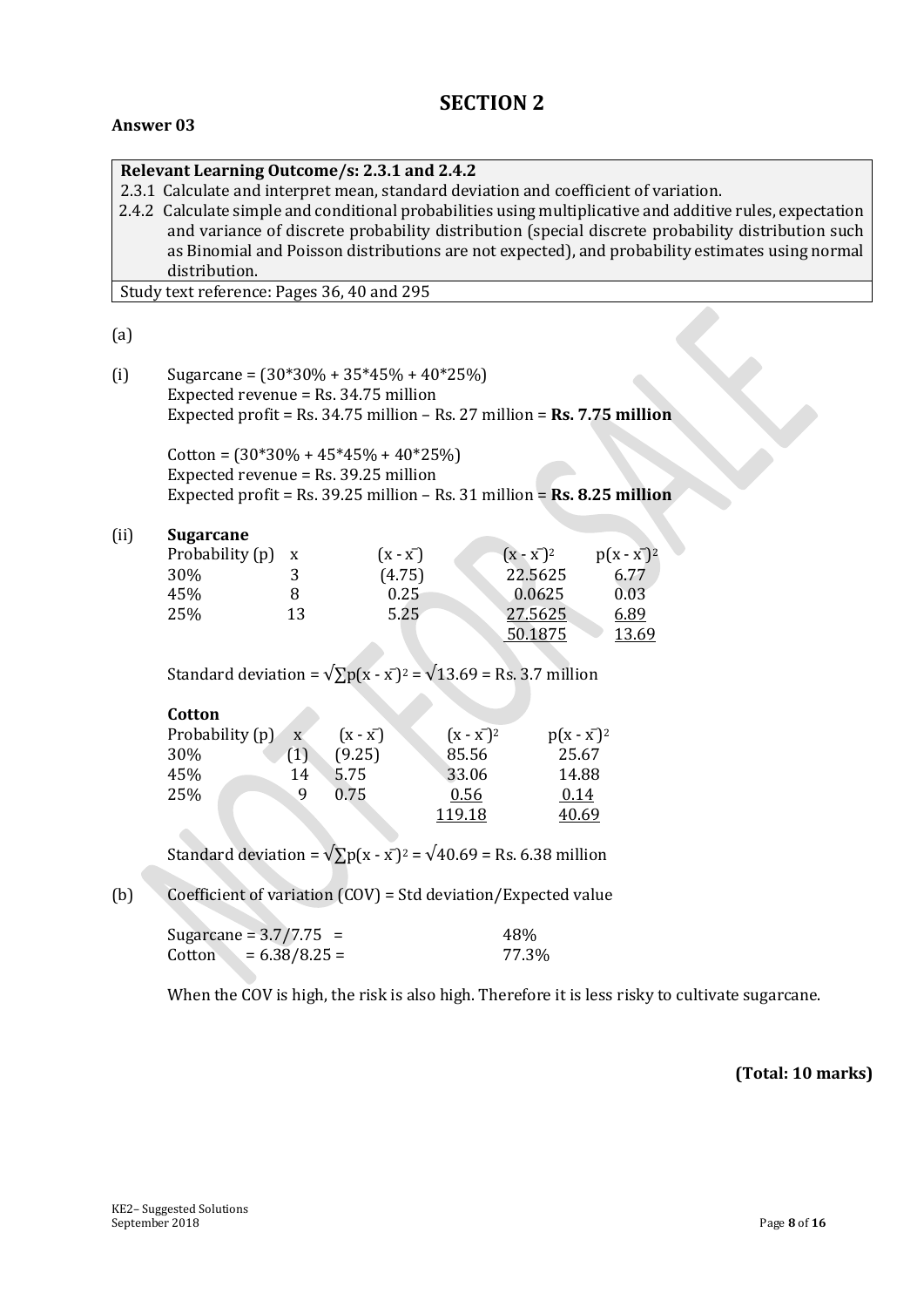#### **Answer 04**

| <b>Relevant Learning Outcome/s: 3.2.2</b>  |  |
|--------------------------------------------|--|
| Explain the steps involved in ABC          |  |
| Study text reference: Pages 389 - 394, 396 |  |

| l a | Computation of factory overheads | Rs.        |
|-----|----------------------------------|------------|
|     |                                  |            |
|     | Product A = $100*25,000 =$       | 2,500,000  |
|     | Product $B = 200*32,500 =$       | 6,500,000  |
|     | Product $C = 300*20,000 =$       | 6,000,000  |
|     | Total overheads                  | 15,000,000 |

| Cost pool                | <b>Activity</b><br>level | $\%$ | Cost (Rs.) | Cost per cost<br>driver (Rs.) |
|--------------------------|--------------------------|------|------------|-------------------------------|
| No. of machinery set-ups | 300                      | 40%  | 6,000,000  | 20,000                        |
| No. of purchase orders   | 1,600                    | 40%  | 6,000,000  | 3,750                         |
| No. of customers         | 500                      | 20%  | 3,000,000  | 6,000                         |
|                          |                          |      | 15,000,000 |                               |
|                          |                          |      |            |                               |

|                              | <b>Product A</b> | <b>Product B</b> | <b>Product C</b> |
|------------------------------|------------------|------------------|------------------|
| Material cost per unit (Rs.) | 200              | 300              | 500              |
| Labour cost per unit (Rs.)   | 50               | 100              | 150              |
| Subtotal (Rs.)               | 250              | 400              | 650              |

| Overhead absorption          |                  |                  |                  |
|------------------------------|------------------|------------------|------------------|
|                              | <b>Product A</b> | <b>Product B</b> | <b>Product C</b> |
| No. of machinery set-ups     |                  |                  |                  |
| Activity utilisation         | 20               | 80               | 200              |
| Relevant cost (Rs.)          | 400,000          | 1,600,000        | 4,000,000        |
| No. of purchase orders       |                  |                  |                  |
| Activity utilisation         | 100              | 500              | 1,000            |
| Relevant cost (Rs.)          | 375,000          | 1,875,000        | 3,750,000        |
| No. of customers             |                  |                  |                  |
| Activity utilisation         | 5                | 105              | 390              |
| Relevant cost (Rs.)          | 30,000           | 630,000          | 2,340,000        |
| Total overhead cost (Rs.)    | 805,000          | 4,105,000        | 10,090,000       |
| Output                       | 25,000           | 32,500           | 20,000           |
| Overhead cost per unit (Rs.) | 32               | 126              | 505              |
| Full cost per unit (Rs.)     | 282              | 526              | 1,155            |
| 20% profit mark-up           | 56               | 105              | 231              |
| Selling price (Rs.)          | 339              | 632              | 1,385            |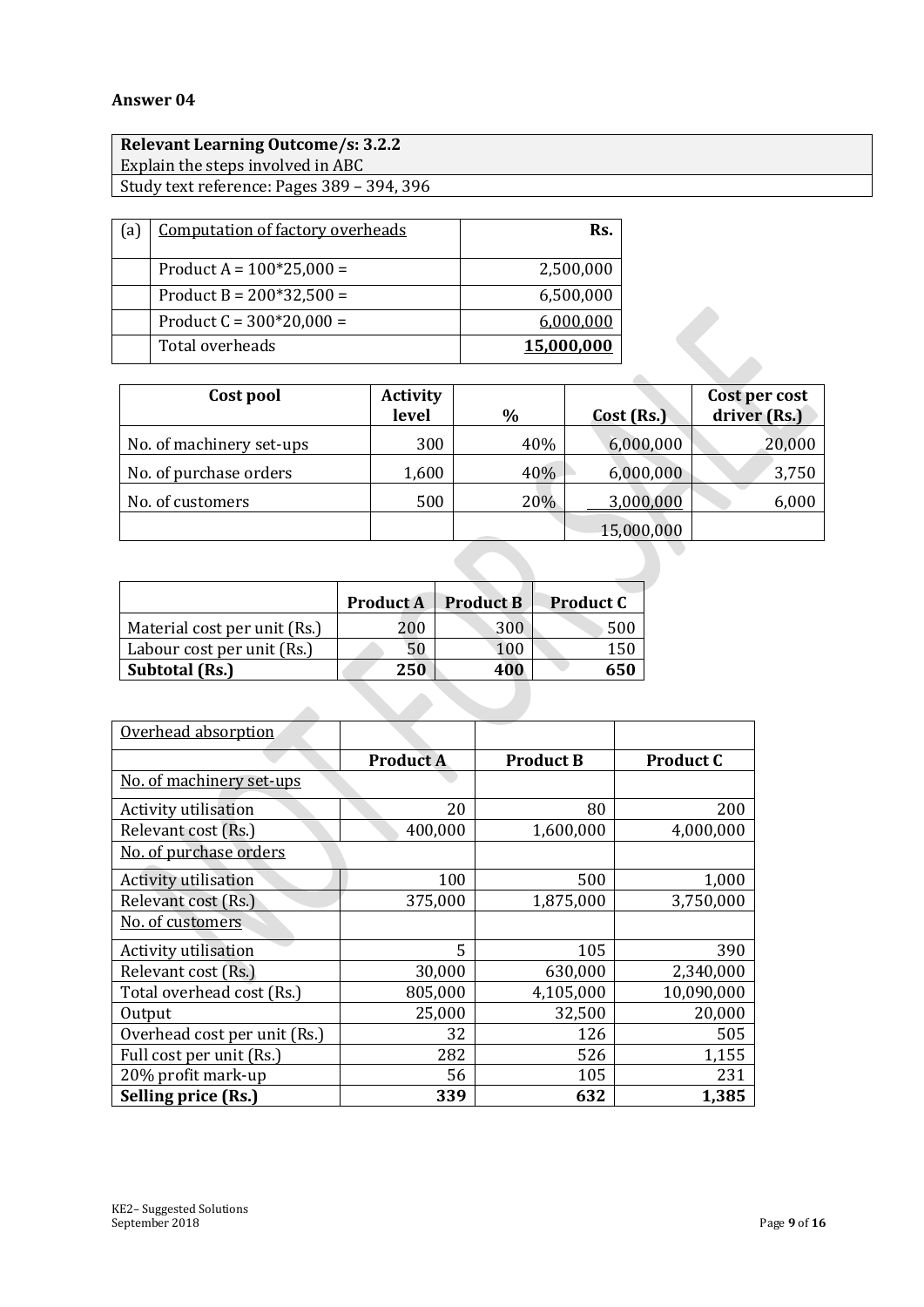- (b)
- As ABC focuses on the nature of cost behaviour, it provides a meaningful product cost.
- ABC uses multiple cost drivers to allocate overhead costs to activities and then to products instead of using a meaningless direct labour hour recovery rate or machine hour recovery rate which assumes that overhead costs are related to volume of activity only. ABC recognises that many overhead costs arise due to the diversity and complexity of operations.
- The complexity of manufacturing has increased with wider product ranges, shorter product life cycles, more importance attached to quality, and more complex processes. ABC recognises this complexity with its multiple cost drivers.
- ABC facilitates a good understanding of what drives overhead costs.
- ABC takes into consideration all overhead costs thereby taking management accounting beyond its "traditional" factory floor boundaries.

**(Total: 10 marks)**

#### **Answer 05**

**Relevant Learning Outcome/s: 6.2.1** Demonstrate the use of differential calculus in maximisation and minimisation decisions (using profit function or marginal functions with necessary and sufficient conditions). Study text reference: Page 568

|     | Working                                                                  |
|-----|--------------------------------------------------------------------------|
| (a) | Revenue function                                                         |
|     | $=$ Price $*$ Quantity                                                   |
|     | $= (850 - 0.006X) * X$                                                   |
|     | $= 850X - 0.006X^2$                                                      |
| (b) | Marginal revenue = First derivative of revenue function = $850 - 0.012X$ |
|     | Marginal cost = First derivative of total cost function                  |
|     | From TC = 2,000,000 + 50X + 0.01X <sup>2</sup> $\rightarrow$ 50 + 0.02X  |
|     | Profit maximises when,                                                   |
|     |                                                                          |
|     | Marginal cost = Marginal revenue                                         |
|     | $MC = MR$                                                                |
|     | $850 - 0.012X = 50 + 0.02X$                                              |
|     | $-0.012X - 0.02X = 50 - 850$                                             |
|     | $-0.032$ X = $-800$                                                      |
|     | $X = -800 / -0.032$                                                      |
|     | $X = 25,000$                                                             |
|     |                                                                          |
|     | Optimal production level is 25,000 dolls a month.                        |
|     | Working                                                                  |
|     | Optimal selling price                                                    |
|     | $P = 850 - 0.006X$                                                       |
|     | $P = 850 - 0.006*25,000$                                                 |
|     | $P = 850 - 150$                                                          |
|     | $P = 700$                                                                |
|     |                                                                          |
|     | Maximum selling price of a doll is Rs. 700                               |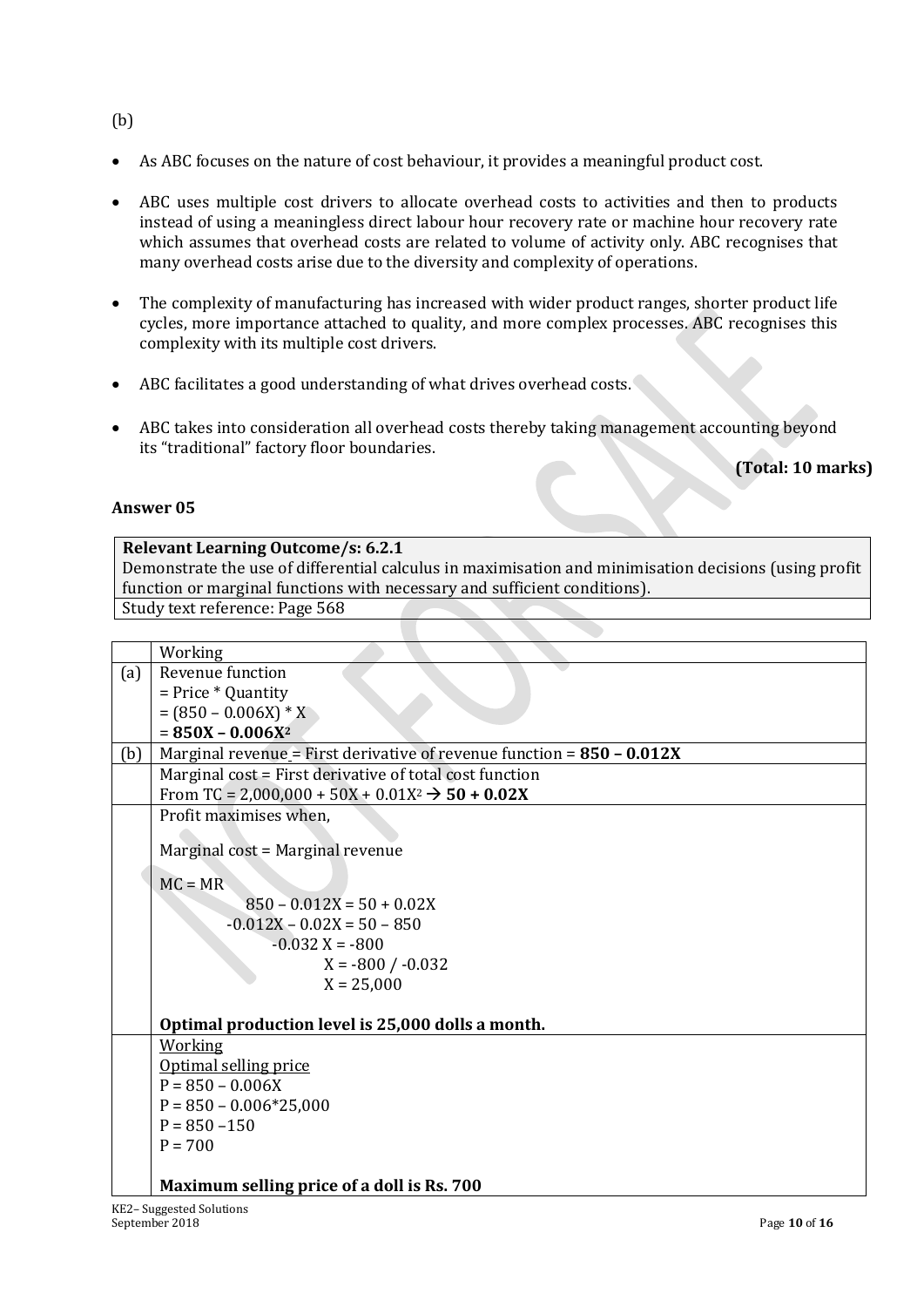| (c) | Total profit at the current production level                                       |                     |
|-----|------------------------------------------------------------------------------------|---------------------|
|     | Current selling price (P) = $850 - 0.006 * 12,000$                                 |                     |
|     | $P = 850 - 72$                                                                     |                     |
|     | $=$ Rs. 778                                                                        |                     |
|     | Current revenue = $778 * 12,000$                                                   | $=$ Rs. 9,336,000   |
|     | Current cost = $2,000,000 + 50*12,000 + 0.01(12,000)^2$                            |                     |
|     | $= 2,000,000 + 600,000 + 1,440,000$                                                | $=$ (Rs. 4,040,000) |
|     | <b>Current total profit</b>                                                        | $=$ Rs. 5,296,000   |
|     | Total profit at the optimal production level                                       |                     |
|     |                                                                                    |                     |
|     | New revenue = $25,000 * 700$                                                       | $=$ Rs. 17,500,000  |
|     | $= 2,000,000 + 50*25,000 + 0.01*(25,000)^2$<br>New cost                            |                     |
|     | $= 2,000,000 + 1,250,000 + 6,250,000$                                              | $=$ Rs. 9,500,000   |
|     | New total profit                                                                   | $=$ Rs. 8,000,000   |
|     | <b>Expected total profit increase</b>                                              |                     |
|     |                                                                                    |                     |
|     | $=$ New profit – Current profit                                                    |                     |
|     | $=$ Rs. 8,000,000 – Rs. 5,296,000                                                  |                     |
|     | $=$ Rs. 2,704,000                                                                  |                     |
|     |                                                                                    |                     |
|     | The profitability of the company is expected to increase by Rs. 2,704,000 with the |                     |
|     | expansion of operations.                                                           |                     |

(d)

- The optimal production level was assessed considering the extra revenue (marginal revenue) generated by each additional item sold by the company.
- When the production level exceeds the above level, the additional cost of making an extra doll should exceed the additional revenue generated from an extra sale.
- In such situations, if the company increases the production capacity over 25,000 units a month, the profit that is earned will be lower than that earned at the optimal level.
- Since the company exists to maximise profits, the optimal production level must be at the level where the marginal cost equals the marginal revenue of the company.

**(Total: 10 marks)**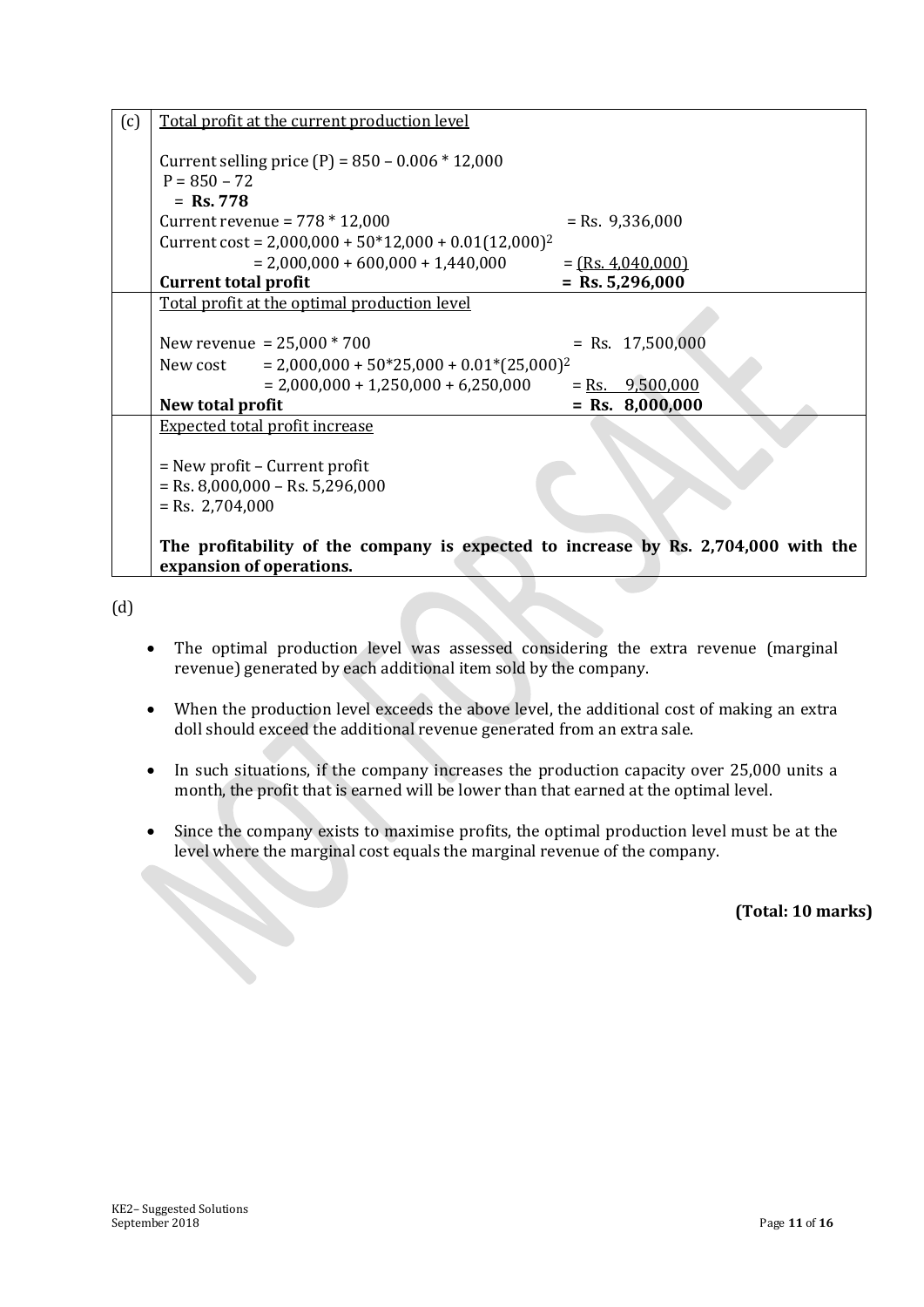#### **Answer 06**

**Relevant Learning Outcome/s: 7.3.1** Prepare functional and cash budgets (only understanding of master budget is expected) Study text reference: Page 591, 596

#### (a)

(i)

| <b>Working</b>                           | Qty/Amount    | Qty/Amount |
|------------------------------------------|---------------|------------|
| <b>Production required</b>               |               |            |
| Oct (60%) 14,400                         |               |            |
| Nov (40%) 9,600                          |               |            |
|                                          |               |            |
| <b>Material purchases budget</b>         | A             | B          |
| For sales = $14,400*2$ = 28,800          |               |            |
| $14,400*0.3 = 4,320$                     |               |            |
|                                          | 28,800        | 4,320      |
|                                          |               |            |
| For $loss = (28,800/0.96)^*0.04 = 1,200$ |               |            |
| $(4,320/0.90)*0.1 =$<br>480              |               |            |
|                                          | 1,200         | 480        |
| Total for the month's production         | 30,000        | 4,800      |
| + Closing inventory                      |               |            |
| $[(9,600*2)/0.96]*0.25 = 5,000$          |               |            |
| $[(9,600*0.3)/0.9]*0.25 =$<br>800        |               |            |
|                                          | 5,000         | 800        |
| - Opening inventory                      |               |            |
| $(30,000*0.25) = 7,500$                  |               |            |
| $(4,800*0.25) = 1,200$                   |               |            |
|                                          | (7,500)       | (1,200)    |
| Total purchasing requirement             | 27,500        | 4,400      |
| Cost per unit (Rs.)                      | 50            | 100        |
| Total purchase cost budget (Rs.)         | 1,375,000     | 440,000    |
| <b>Total cost</b>                        | Rs. 1,815,000 |            |

#### (ii) Labour cost budget

| Category     | <b>Total hours</b>   | Rate per hour (Rs.)   | Total cost (Rs.)         |
|--------------|----------------------|-----------------------|--------------------------|
| Semi-skilled | $1.5*14,400=21,600$  | $\vert$ 1,200/8 = 150 | $21,600*150 = 3,240,000$ |
| Skilled      | $0.5*14,400 = 7,200$ | $1,800/8 = 225$       | $7,200*225 = 1,620,000$  |
|              | 28,800               |                       | 4,860,000                |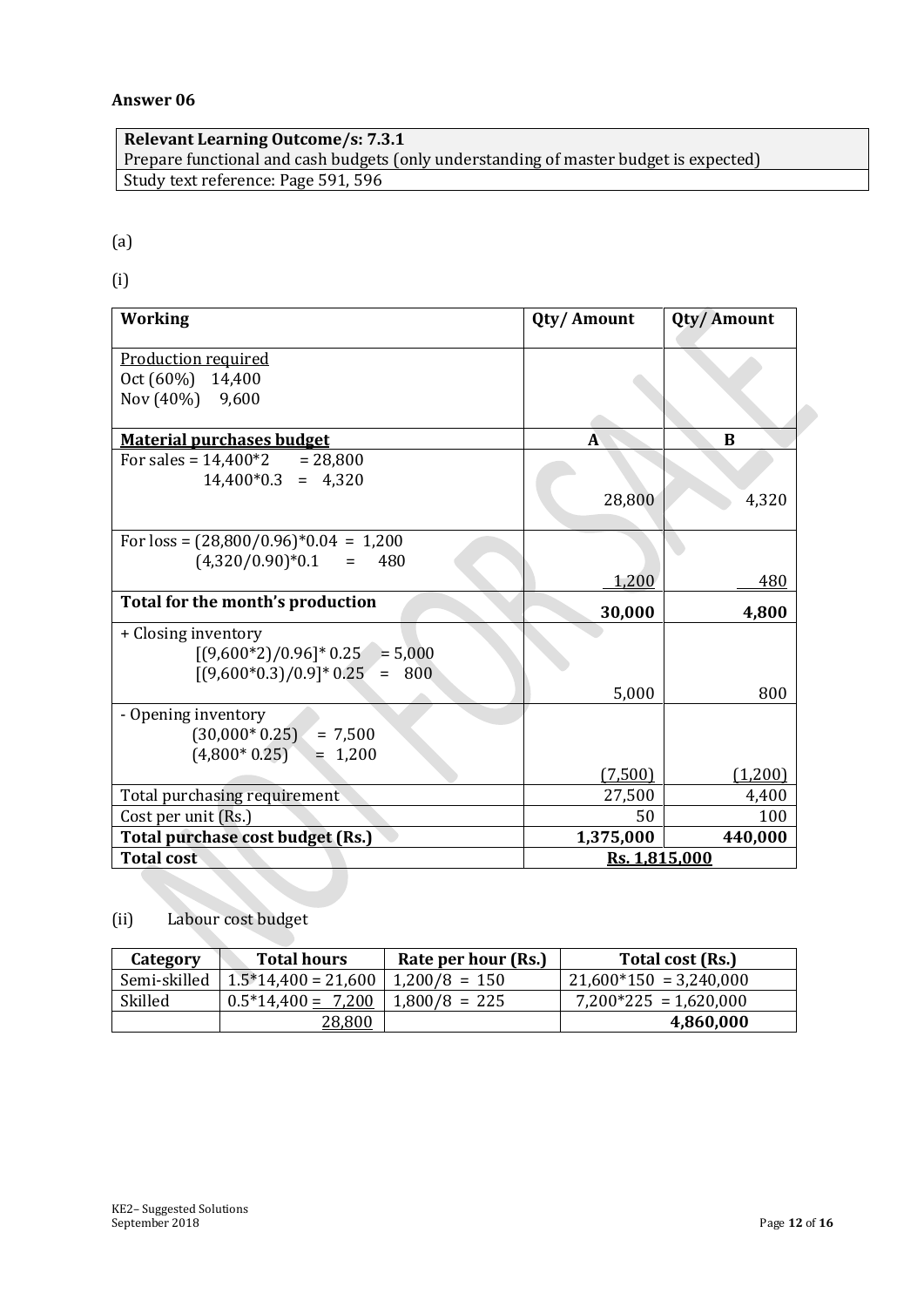#### Usefulness of cash budgets

- They enable management to make any forward-planning decisions that may be needed, such as advising their bank, estimating overdraft requirements, strengthening their credit control procedures to ensure that customers pay more quickly.
- It is one of the most important planning tools that an organisation can use. It shows that cash affects all the plans made within the budgetary process. Hence its preparation can lead to a modification of budgets if it shows that there are insufficient cash resources to finance the planned operations.
- It can give management an indication of potential problems that could arise and provides them the opportunity to take actions to avoid such problems.

**(Total: 10 marks)**

(b)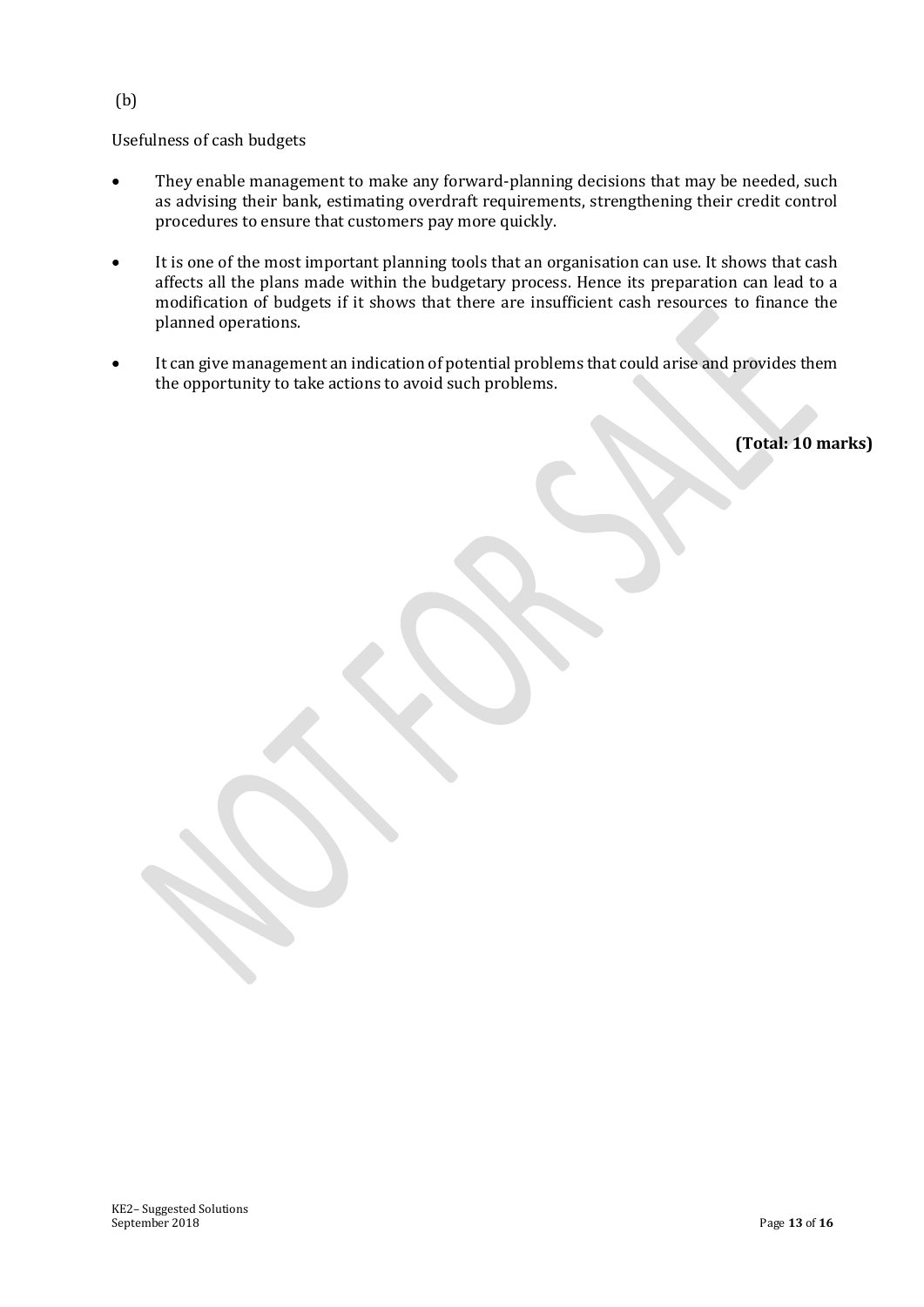#### **Relevant Learning Outcome/s: 1.4.2**

Demonstrate job, batch, contract (contract account preparation and recognising profit), process (losses, gains, scrap value, disposal cost, closing WIP and opening WIP based on AVCO method) and service costing under appropriate business situations.

A

Study text reference: Pages 261 and 268

| (a)   |                                               | <b>Units</b> | Value (Rs.)   |
|-------|-----------------------------------------------|--------------|---------------|
| (i)   | Opening materials                             | 5,000        | 2,000,000     |
|       | Purchased during month                        | 95,000       | 38,950,000    |
|       | Total                                         | 100,000      | 40,950,000    |
|       | Normal loss (5%)                              | (5,000)      |               |
|       | Expected output                               | 95,000       |               |
|       | Actual output                                 | 93,000       |               |
|       | <b>Abnormal loss</b>                          | 2,000        |               |
| (ii)  | Material cost of Process 1                    |              | 40,950,000    |
|       | Conversion cost                               |              | 10,000,000    |
|       | Total process cost                            |              | 50,950,000    |
|       | Less: Scrap sales $(5,000*500)$               |              | (2,500,000)   |
|       | Total cost of Process 1                       |              | 48,450,000    |
|       | Expected output                               |              | 95,000        |
|       | Actual output                                 |              | 93,000        |
|       | Cost of output transferred to Process 2 (Rs.) |              | 47,430,000    |
| (iii) | Abnormal loss                                 |              | $2,000$ units |
|       | Value of abnormal loss (Rs.)                  |              | 1,020,000     |
|       | Scrap sales (2,000*500) (Rs.)                 |              | 1,000,000     |
|       | Impact/net loss from abnormal loss (Rs.)      |              | 20,000        |

| (b) | <b>Loss analysis (units)</b> |         |  |
|-----|------------------------------|---------|--|
|     | Opening stock                | 10,000  |  |
|     | Output of Process 1          | 93,000  |  |
|     | Closing stock                | (8,000) |  |
|     |                              | 95,000  |  |
|     | Completed output             | 90,000  |  |
|     | Normal loss                  | 5,000   |  |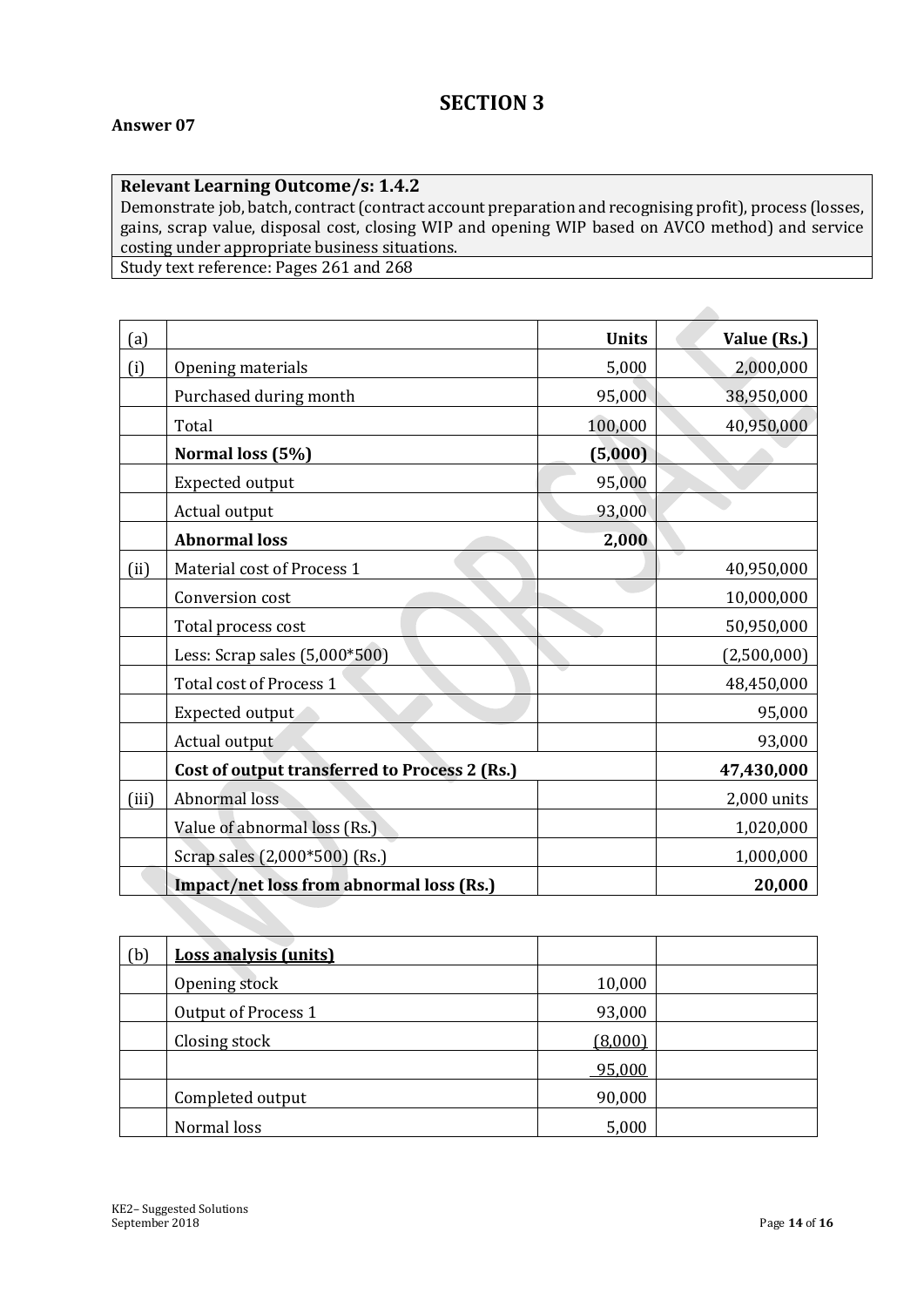| <b>Statement of equivalent units</b> |                              |                         |              |                        |  |  |
|--------------------------------------|------------------------------|-------------------------|--------------|------------------------|--|--|
|                                      |                              | Cost (Rs.)              |              |                        |  |  |
|                                      | <b>Opening</b><br><b>WIP</b> | <b>Current</b><br>month | <b>Total</b> |                        |  |  |
| Previous process cost                | 5,000,000                    | 47,430,000              | 52,430,000   |                        |  |  |
| Material added                       | 600,000                      | 5,966,000               | 6,566,000    |                        |  |  |
| Conversion cost                      | 1,600,000                    | 15,132,000              | 16,732,000   |                        |  |  |
|                                      |                              |                         |              |                        |  |  |
|                                      |                              | <b>Units</b>            |              |                        |  |  |
|                                      | Completed                    | Closing<br>inventory    | <b>Total</b> | Cost per<br>unit (Rs.) |  |  |
| Previous process transfer            | 90,000                       | 8,000                   | 98,000       | 535                    |  |  |
| Material added                       | 90,000                       | 8,000                   | 98,000       | 67                     |  |  |
| Conversion cost                      | 90,000                       | 4,000                   | 94,000       | 178                    |  |  |
| Unit cost of finished goods          |                              |                         |              |                        |  |  |
| Selling price (40% profit margin)    |                              |                         |              |                        |  |  |

| (d) | Value of closing work-in-progress |       |            |            |             |  |  |  |  |
|-----|-----------------------------------|-------|------------|------------|-------------|--|--|--|--|
|     |                                   |       |            | Unit value |             |  |  |  |  |
|     |                                   | Units | Completion | (Rs.)      | Value (Rs.) |  |  |  |  |
|     | Previous process<br>transfer      | 8,000 | 100%       | 535        | 4,280,000   |  |  |  |  |
|     |                                   |       |            |            |             |  |  |  |  |
|     | Material added                    | 8,000 | 100%       | 67         | 536,000     |  |  |  |  |
|     |                                   |       |            |            |             |  |  |  |  |
|     | Conversion cost                   | 8,000 | 50%        | 178        | 712,000     |  |  |  |  |
|     |                                   |       |            |            |             |  |  |  |  |
|     | Value of closing work-in-progress |       | 5,528,000  |            |             |  |  |  |  |

**(Total: 20 marks)**